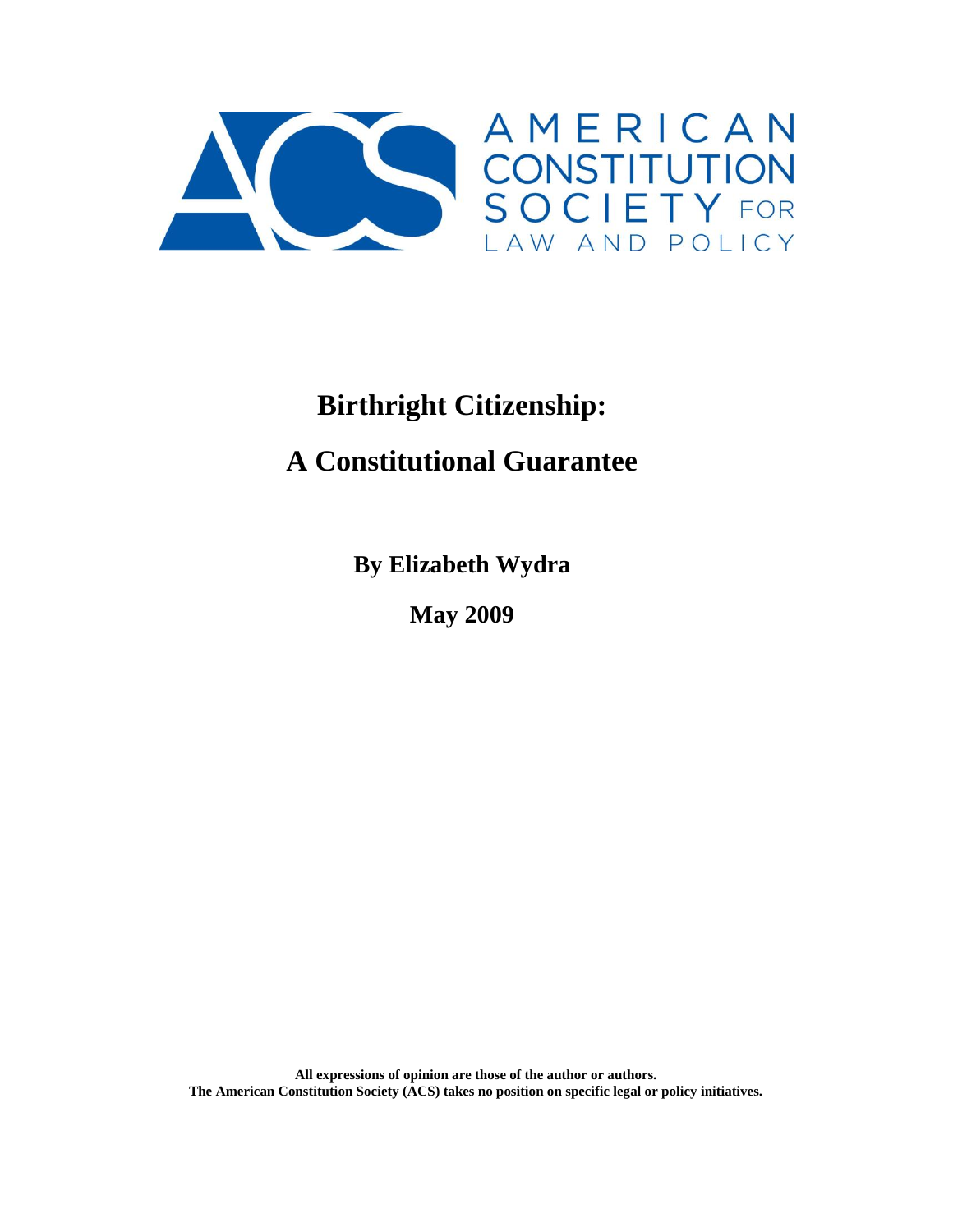# **Birthright Citizenship: A Constitutional Guarantee**

#### **Elizabeth Wydra\***

Since its ratification in 1868, the Fourteenth Amendment has guaranteed that "All persons born or naturalized in the United States and subject to the jurisdiction thereof, are citizens of the United States and of the State wherein they reside." Just a decade before this language was added to our Constitution, the Supreme Court held in *Dred Scott* that persons of African descent could not be citizens under the Constitution. Our nation fought a war at least in part to repudiate the terrible error of *Dred Scott* and to secure, in the Constitution, citizenship for all persons born on U.S. soil, regardless of race, color, or ancestry.

Against the backdrop of prejudice against newly freed slaves and various immigrant communities such as the Chinese and Gypsies, the Reconstruction Framers recognized that the promise of equality and liberty in the original Constitution needed to be permanently established for people of all colors; accordingly, the Reconstruction Framers chose to constitutionalize the conditions sufficient for automatic citizenship. Fixing the conditions of birthright citizenship in the Constitution—rather than leaving them up to constant revision or debate—befits the inherent dignity of citizenship, which should not be granted according to the politics or prejudices of the day.

Despite the clear intent of the Reconstruction Framers to grant U.S. citizenship based on the objective measure of U.S. birth rather than subjective political or public opinion, opponents of birthright citizenship continue to fight this constitutional guarantee. After the election of President Barack Obama, lawsuits were filed challenging his citizenship, including an action challenging President Obama"s citizenship at birth because, even though he was born in the United States to a U.S. citizen mother, his father was a citizen of Kenya. In Congress, bills have been introduced each year for more than a decade to end automatic citizenship for persons born on U.S. soil to parents who are in the country illegally.<sup>1</sup> In California, signatures are being gathered for a proposition that would create a sub-class of U.S.-born citizens by issuing different birth certificates to children born in the United States to undocumented immigrant parents.<sup>2</sup> Academics and national politicians have added to the movement"s momentum: in recent years, a small handful of academics have joined the debate and called into question birthright citizenship,<sup>3</sup> and, in the 2008 presidential campaign, several Republican candidates expressed their skepticism that the Constitution guarantees birthright citizenship.<sup>4</sup> Though the most

<sup>\*</sup> Chief Counsel, Constitutional Accountability Center in Washington, DC.

<sup>&</sup>lt;sup>1</sup> *E.g.*, H.R. 6789, 110th Cong. (2008); H. R. Res. 46, 110th Cong. (2007); H.R. 1940, 110th Cong. (2007); H.R. 4192, 110th Cong. (2007); H.R. 3700, 109th Cong. (2005); H.R. 3938, 109th Cong. (2005); H.R. 698, 109th Cong. (2005); H.R. 7, 105th Cong. (1997); H.R. 346, 105th Cong. (1997); H.R. 1363, 104th Cong. (1995).  $2$  The proposed initiative is entitled the California Taxpayer Protection Act of 2010. Its text is available at

[http://ag.ca.gov/cms\\_attachments/initiatives/pdfs/i801\\_initiative\\_09-0004.pdf.](http://ag.ca.gov/cms_attachments/initiatives/pdfs/i801_initiative_09-0004.pdf)

<sup>3</sup> *E.g.*, Peter Schuck & Rogers Smith, CITIZENSHIP WITHOUT CONSENT: ILLEGAL ALIENS IN THE AMERICAN POLITY (1985); Charles Wood, *Losing Control of America's Future*, 22 HARV. J.L. & PUB. POL"Y 465 (1999).

<sup>4</sup> Joanna Klonsky, *The Candidates on Immigration*, NEWSWEEK, Jan. 3, 2008 (noting that Republican presidential candidates Ron Paul, and Tom Tancredo support ending birthright citizenship); Jim Stratton, *Thompson Angers State Hispanics*, ORLANDO SENTINEL, Sept. 29, 2007 (reporting that Fred Thompson publicly expressed support for rethinking birthright citizenship); *Romney Eyeing End to Birthright Citizenship*, July 22, 2007,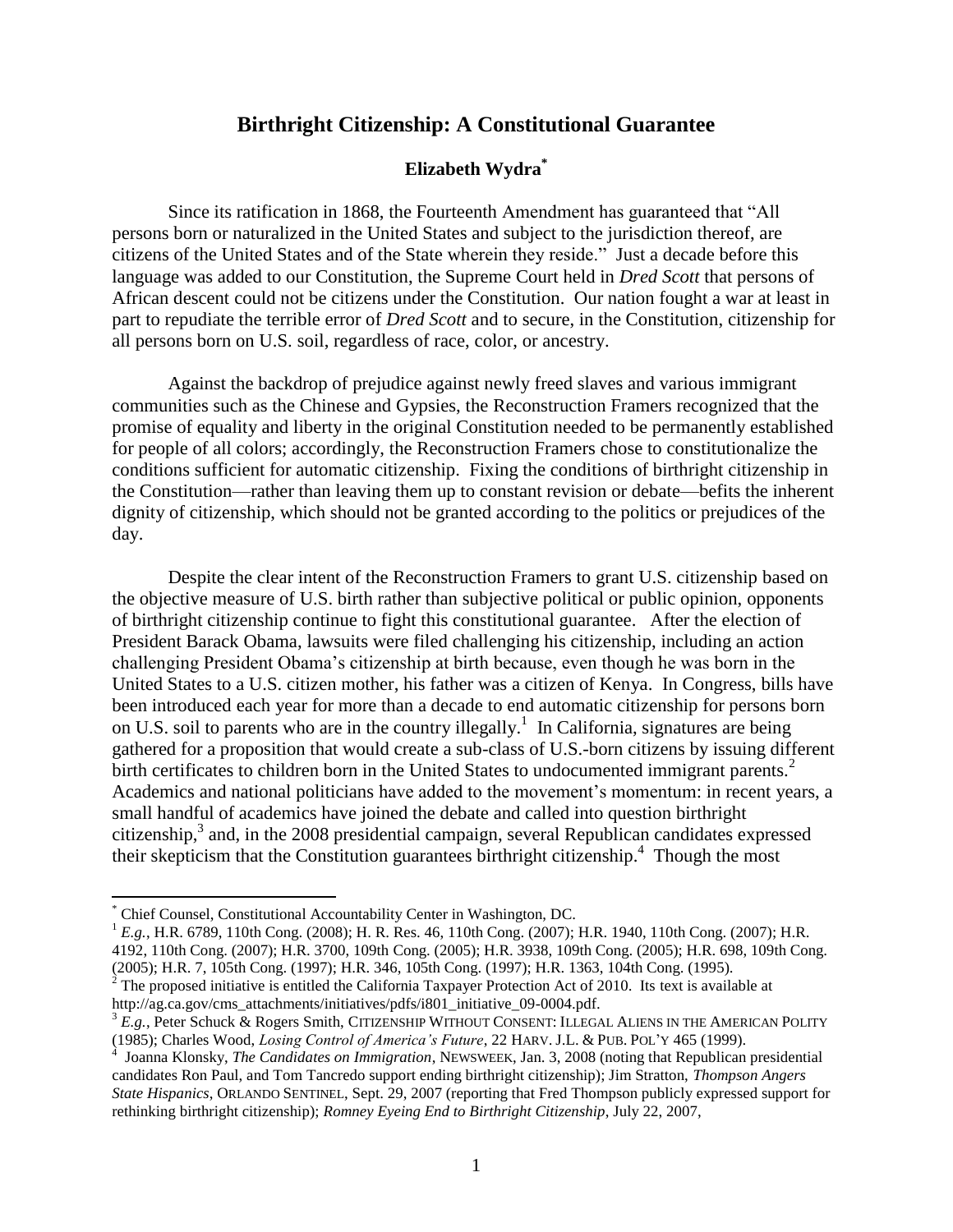prominent proponents of ending birthright citizenship have been conservative, the effort has at times been bipartisan: Democratic Senator—and now Majority Leader—Harry Reid introduced legislation that would deny birthright citizenship to children of mothers who are not U.S. citizens or lawful permanent residents.<sup>5</sup>

Putting aside whether ending birthright citizenship is a good idea as a policy matter—and scholars, notably Margaret Stock, $6 \overline{m}$  make compelling arguments that ending birthright citizenship would have disastrous practical consequences—the threshold question is whether Congress may properly consider ending automatic citizenship for persons born in and subject to the jurisdiction of the United States at all. (Proponents of ending birthright citizenship themselves seem to be unsure whether they need to amend the Constitution to achieve their goal, or may simply legislate around it—the sponsors of legislation to end automatic citizenship alternate between proposing amendments to the Constitution and simply proposing legislation that denies citizenship to children born in the United States to undocumented parents.)

A close study of the text of the Citizenship Clause and Reconstruction history demonstrates that the Citizenship Clause provides birthright citizenship to all those born on U.S. soil, regardless of the immigration status of their parents. Perhaps more importantly, the principles motivating the Framers of the Reconstruction Amendments, of which the Citizenship Clause is a part, suggest that we amend the Constitution to reject automatic citizenship at the peril of our core constitutional values. To revoke birthright citizenship based on the status and national origin of a child"s ancestors goes against the purpose of the Citizenship Clause and the text and context of the Fourteenth Amendment.

# I. The Text of the Fourteenth Amendment

 $\overline{\phantom{a}}$ 

The Reconstruction Framers" intent to grant citizenship to all those born on U.S. soil, regardless of race, origin, or status, was turned into the powerfully plain language of Section 1 of the Fourteenth Amendment: "All persons born or naturalized in the United States, and subject to the jurisdiction thereof, are citizens of the United States and of the state wherein they reside." The text of the ratified Citizenship Clause embodies the *jus soli* rule of citizenship, under which citizenship is acquired by right of the soil (contrasted with *jus sanguinis*, according to which citizenship is granted according to bloodline). Birthright citizenship is a form of "ascriptive" citizenship because one"s political membership turns on an objective circumstance—place of birth. The text of the Fourteenth Amendment is not the only place in the Constitution that reflects the notion that citizenship can accrue from the circumstances of one"s birth: Article II of

[http://blogs.abcnews.com/ politicalradar/2007/07/romney-still-lo.html](http://blogs.abcnews.com/%20politicalradar/2007/07/romney-still-lo.html) (explaining that Mitt Romney was looking into whether birthright citizenship could be ended legislatively or by constitutional amendment); Stephen Dinan, *Huckabee Retreats on Birthright Citizenship*, WASH. TIMES, Jan. 9, 2008 (noting that Mike Huckabee has at times expressed support for ending birthright citizenship).

<sup>5</sup> S. 1351, 103d Cong., (1993); *see* James C. Ho*, Defining "American": Birthright Citizenship and the Original Understanding of the 14th Amendment*, 9 GREEN BAG 2D 367, 367-68 (2006) (discussing federal hearings and legislative proposals).

<sup>6</sup> Margaret Stock, *Birthright Citizenship—The Policy Arguments*, 33 ADMIN. & REG. L. NEWS 7 (2007) (arguing that, even if the Fourteenth Amendment could be interpreted to allow a change from birthright citizenship, "such a change would be ill-advised from a policy perspective," and there is no evidence that changing the rule would reduce illegal immigration).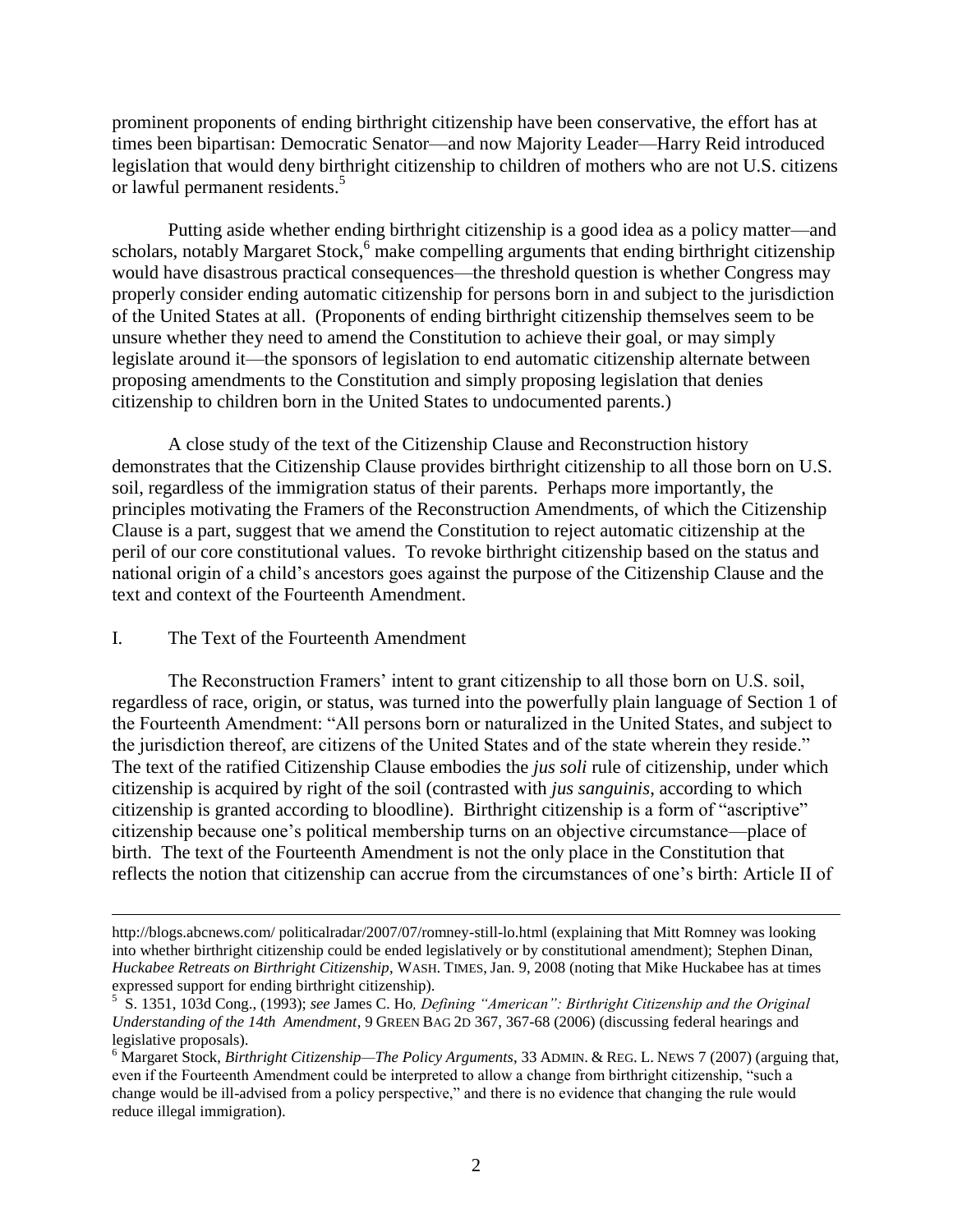the Constitution, provides that any "natural born citizen" who meets age and residency requirements is eligible to become President. Just as the Citizenship Clause sets forth birth on U.S soil as the condition for citizenship—not race or bloodline—Article II specifies that the relevant qualification for the presidency of the United States is birth-conferred citizenship, not any particular ancestry.

This understanding of the Constitution"s treatment of citizenship has held for more than a century. Case law just after ratification of the Fourteenth Amendment interpreted the Citizenship Clause to confer automatic citizenship on persons born in the United States regardless of their parents" immigration status. In the 1886 case of *Look Tin Sing*, the court held that a child of Chinese parents—who still retained their status as Chinese citizens, despite their presence in the United States—was a U.S. citizen under the Citizenship Clause because he was born on U.S. soil. As the court stated plainly, "It is enough that he was born here, whatever was the status of his parents."<sup>7</sup>

Similarly, the U.S. Supreme Court has consistently read the Citizenship Clause to grant citizenship automatically to almost everyone born on U.S soil.<sup>8</sup> In the 1898 case of *United States v. Wong Kim Ark*, the Supreme Court carefully examined the history of citizenship generally and with respect to the Citizenship Clause. Based on this history and the text of the Fourteenth Amendment, the Court held that persons born within the United States, whose parents reside in the United States but remain citizens of a foreign country, are automatically U.S. citizens.<sup>9</sup> The only exception to birthright citizenship recognized by the Court derives from the phrase "subject to the jurisdiction thereof," which the Court reads to refer to the legal authority or control of the United States—a reading that excludes from automatic citizenship the children of foreign diplomats or hostile invaders, who are not subject to U.S. legal authority due to their diplomatic and combatant immunity.<sup>10</sup>

Under the Supreme Court's longstanding reading, the "subject to the jurisdiction" language carves out from birthright citizenship only children of diplomats who are immune from prosecution under U.S. laws. Unquestionably, if undocumented aliens or their children commit a crime in the United States, they can be and are punished under U.S. law: they are subject to the jurisdiction of the United States.

This understanding of the Fourteenth Amendment has shaped our nation"s practices regarding citizenship for many decades, and guarantees that citizenship is based on an objective circumstance rather than on membership in any ethnic group or race. This reading of the text comports with the plain language of the Citizenship Clause and squares with the Clause"s legislative history.

 $\overline{\phantom{a}}$ 

<sup>7</sup> *In re Look Tin Sing*, 21 F. 905, 910 (C.C.D. Cal. 1884).

<sup>8</sup> *E.g.*, *United States v. Wong Kim Ark*, 169 U.S. 649 (1898). 9 *Id.* at 655-93.

<sup>10</sup> *Id.* at 655-58.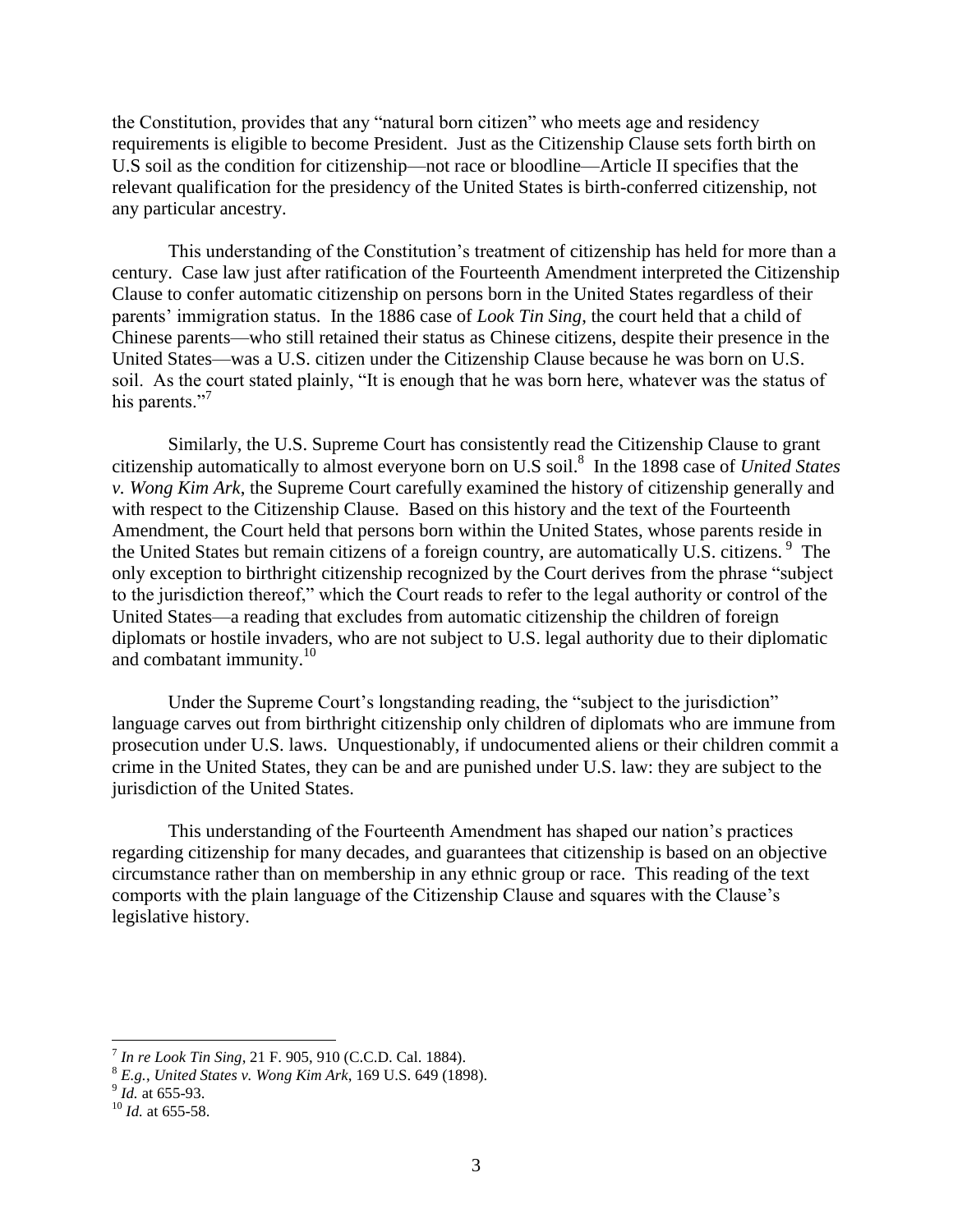#### II. The History of the Citizenship Clause

The current debate over the meaning of the Citizenship Clause also stands in stark contrast to the legislative debates occurring at the time Congress approved it: perhaps the most remarkable feature of the legislative history of the Citizenship Clause is that both its proponents and opponents *agreed* that it recognizes and protects birthright citizenship for the children of aliens born on U.S. soil. The Reconstruction Congress did not debate the meaning of the Clause, but rather whether, based on their shared understanding of its meaning, the Clause embodied sound public policy by protecting birthright citizenship. For the most part, congressional opponents of birthright citizenship argued vigorously against it because, in their view, it would grant citizenship to persons of a certain race, ethnicity, or status that these opponents deemed unworthy of citizenship. Fortunately, these views did not carry the day. Instead, Congress approved a constitutional amendment that used an objective measure—birth on U.S. soil—to automatically grant citizenship to all those who satisfied this condition.

#### A. Origins: The Civil Rights Act of 1866

The Reconstruction Framers' views of what granting citizenship to all children born "subject to the jurisdiction" of the United States would entail can be discerned not only from the debates over the Fourteenth Amendment, but also from the debates that same year over the Civil Rights Act, which included a nearly identical citizenship provision.<sup>11</sup> These debates establish two points fatal to the claims against birthright citizenship: first, that the drafters of the Reconstruction Amendments understood citizenship to be conferred automatically by birth, and second, that any child born on U.S. soil was a citizen, regardless of whether his or her parents were aliens, citizens, or slaves brought illegally into the country.

The intent to include children of aliens within birthright citizenship is clear from the floor debates of 1866. Members of Congress specifically debated the impact automatic citizenship would have on various immigrant groups that had recently migrated to the United States in significant numbers, notably the Chinese population in California and the West, and the Gypsy or Roma communities in eastern states such as Pennsylvania. Much of the nineteenth century hostility toward Chinese and Gypsy immigrants is similar to the resentment and distrust leveled at immigrants today from Latin American countries: concern that immigrants would take away good jobs from U.S. citizens (while exhibiting a willingness to allow immigrants to take jobs perceived as undesirable);<sup>12</sup> fear of waves of immigrants "invading" or overtaking existing

<sup>&</sup>lt;sup>11</sup> The citizenship language of the 1866 Civil Rights Act provided: "All persons born in the United States and not subject to any foreign power, excluding Indians not taxed, are hereby declared to be citizens of the United States." 14 Stat. 27 (1866).

<sup>12</sup> Thomas Wuil Joo, *New* "*Conspiracy Theory" of the Fourteenth Amendment: Nineteenth Century Chinese Civil Rights Cases and the Development of Substantive Due Process Jurisprudence*, 29 U.S.F. L. REV. 353, 358 (1995) (citations omitted):

Anti-Chinese sentiment was largely economically motivated; this is reflected in the Exclusion Acts, which were directed specifically at Chinese laborers. In the mid-1800s, Chinese laborers and gold prospectors entered a California economy where Native Americans and African-Americans were already seen as threats to free white labor. . . . Chinese entrepreneurs in the American West had experienced great early success in the cigarmaking and shoemaking industries, but the downturn in the Western economy in the 1870s, combined with anti-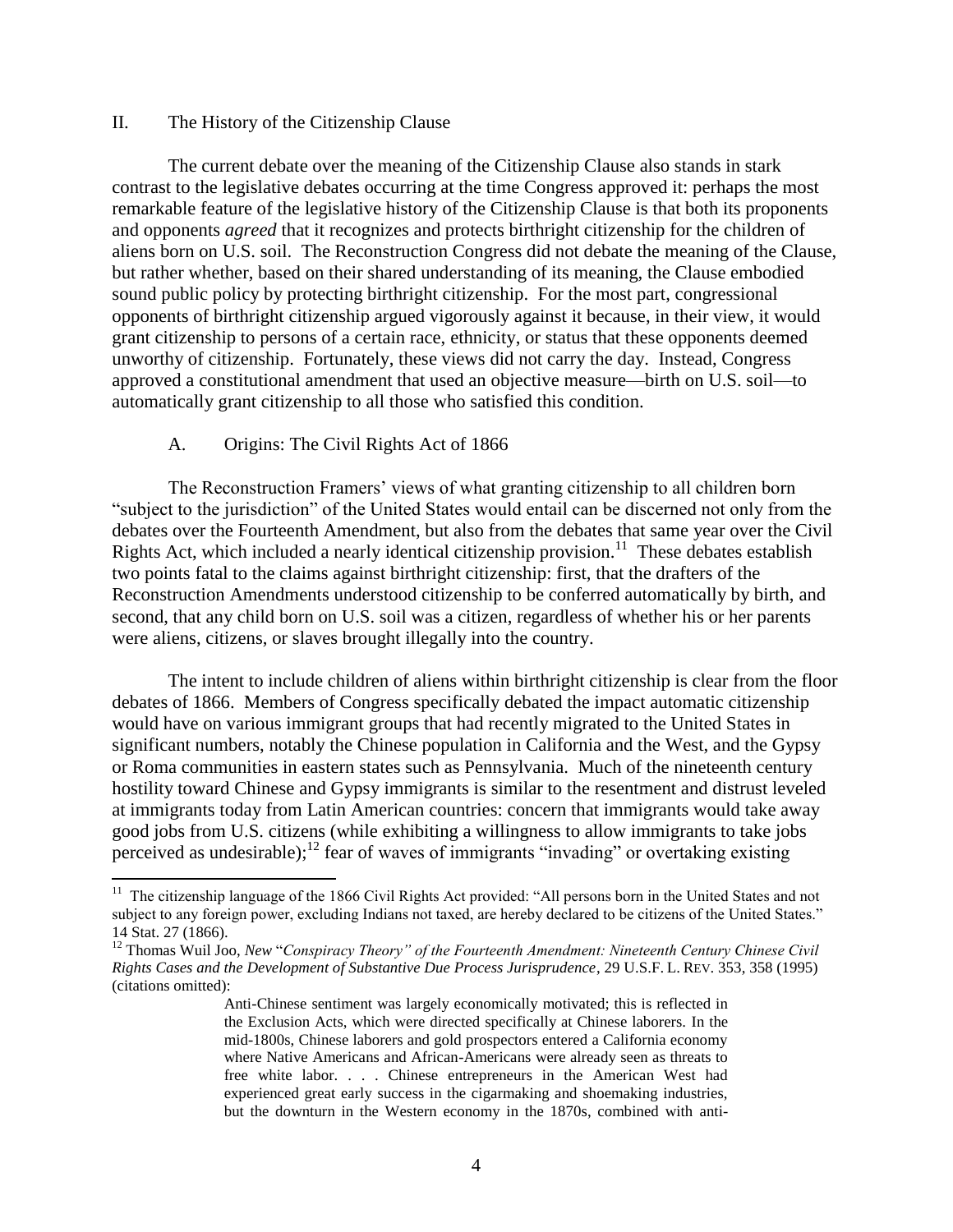American communities;<sup>13</sup> and distrust of different cultures and languages.<sup>14</sup> These fears were expressed by some members of the Reconstruction Congress but were not allowed to influence the requirements for citizenship.

For example, early in the debates, an opponent to birthright citizenship—Senator Edgar Cowan, often cited by modern opponents of birthright citizenship—objected to the citizenship provision by asking whether "it will not have the effect of naturalizing the children of the Chinese and Gypsies born in this country."<sup>15</sup> Senator Trumbull stated that it would, "undoubtedly."<sup>16</sup> As Trumbull stated clearly in the face of Cowan's xenophobic remarks, "the child of an Asiatic is just as much a citizen as the child of a European."<sup>17</sup> Echoing Trumbull's definitive statement, Senator Morrill asked the Congress, "As a matter of law, does anybody deny here or anywhere that the native born is a citizen, and a citizen by birth alone?"<sup>18</sup> Morrill cited "the grand principle both of nature and nations, both of law and politics, that the native born is a citizen, and a citizen by virtue of his birth alone."<sup>19</sup> To erase any doubt, he went on to state that "birth by its inherent energy and force gives citizenship."<sup>20</sup>

President Johnson clearly shared this view of what Congress was attempting to achieve in the citizenship language of the Civil Rights Act—which was why he vetoed it. In his message informing Congress of his veto of the original civil rights bill, Johnson noted that the provision of the bill that "all persons born in the United States, and not subject to any foreign power…are declared to be citizens of the United States" "comprehends the Chinese of the Pacific States" and "the people called Gypsies, as well as the entire race designated as blacks, people of color, negroes, mulattoes, and persons of African blood."<sup>21</sup> President Johnson understood the bill to provide that "[e]very individual of those races, born in the United States, is by the bill made a citizen of the United States."<sup>22</sup>

> Chinese agitation from white competitors, drove the Chinese out of these businesses. The laundry business remained open to the Chinese because the whites considered it "menial and undesirable".

<sup>14</sup> See, e.g., CONG. GLOBE, 39th Cong., 1st Sess. 499 (1866) (statement of Sen. Cowan) (arguing that, if the door to citizenship be opened to the "barbarian races of Asia and or of Africa. . . . there is an end to republican government").

 $^{15}$  CONG. GLOBE, 39th Cong., 1st Sess. 498 (1866).

 $\overline{\phantom{a}}$ 

<sup>18</sup> CONG. GLOBE, 39th Cong., 1st Sess. 570 (1866).

<sup>19</sup> *Id.*

 $^{22}$  *Id.* 

<sup>13</sup> *See, e.g.*, CONG. GLOBE, 39th Cong., 1st Sess. 497 (1866) (statement of Sen. Van Winkle) (stating that the citizenship language is "one of the gravest subjects submitted to the people of the United States, and it involves not only the negro race, but other inferior races that are now setting on our Pacific coast, and perhaps involves a future immigration to this country of which we have no conception."). *See generally* Walter Otto Weyrauch & Maureen Bell, *Autonomous Lawmaking: The Case of the "Gypsies*,*"* 103 YALE L.J. 323, 342 n.60 (1993) (noting that the United States adopted immigration policies in the 1880s to restrict the entrance of Gypsies).

<sup>16</sup> *Id.*

<sup>17</sup> *Id.*

<sup>&</sup>lt;sup>20</sup> *Id.* Senator Trumbull made similar statements, explaining that "birth entitles a person to citizenship, that every free-born person in this land, is, by virtue of being born here, a citizen of the United States." CONG. GLOBE, 39th Cong., 1st Sess. 600 (1866).

 $21$  CONG. GLOBE, 39th Cong., 1st Sess. 1679 (1866).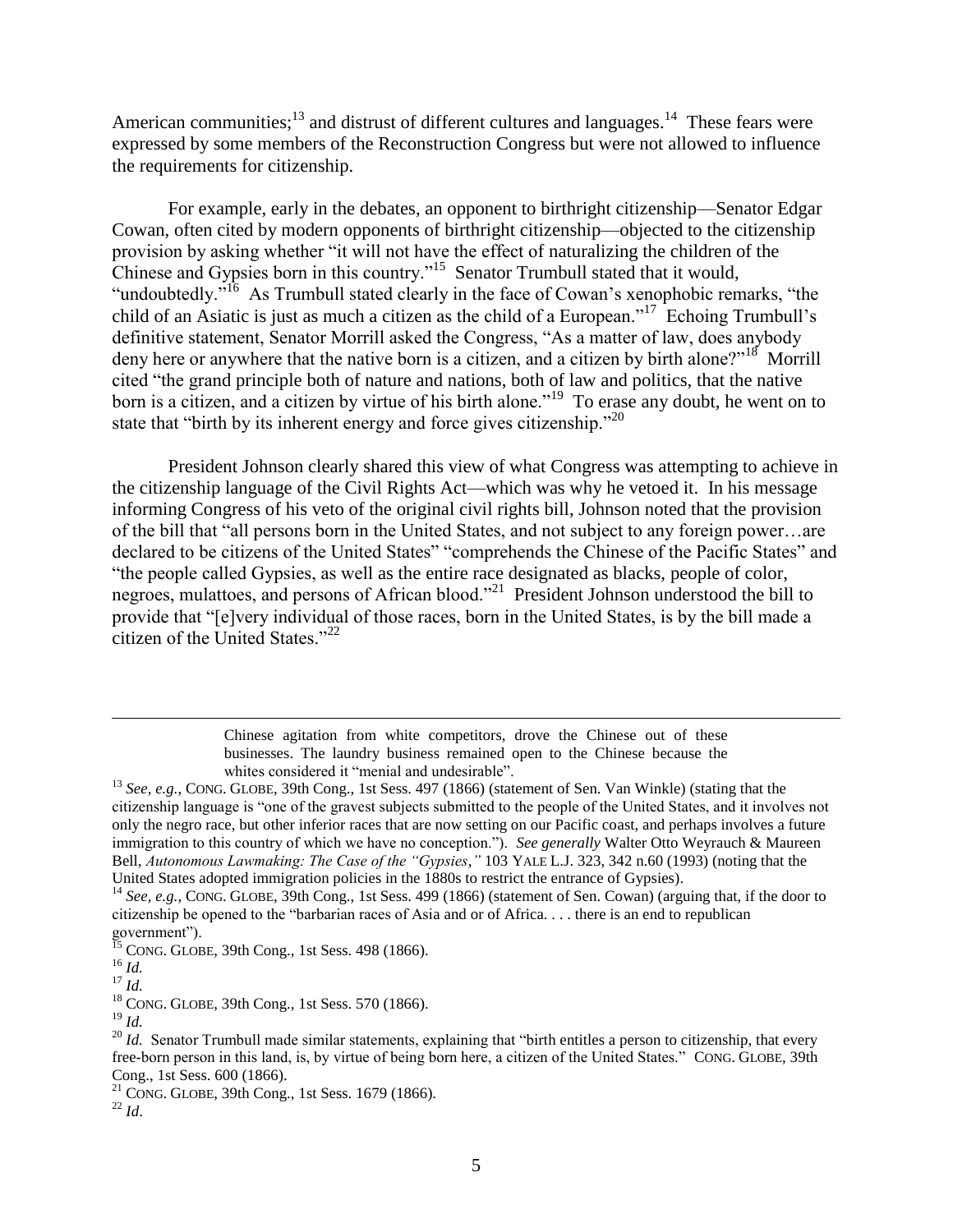#### B. Enactment: The Fourteenth Amendment

The Reconstruction Framers were undeterred by President Johnson"s opposition. Not only did they re-enact the Civil Rights Act over the President"s veto, but just two months after Johnson specifically vetoed the Act"s citizenship provision, Congress ensured the permanence of birthright citizenship by incorporating it into the Fourteenth Amendment. On May 29, 1866, during Congress"s debates over the Fourteenth Amendment, Senator Jacob Howard of Michigan proposed adding language that would ultimately be ratified as the Citizenship Clause. He explained that his proposed addition would declare "that every person born within the limits of the United States, and subject to their jurisdiction, is by virtue of natural law and national law a citizen of the United States."<sup>23</sup>

Both opponents and supporters of the amendment shared the view that this language automatically granted citizenship to all persons born in the United States (except children of foreign ministers and invading armies).<sup>24</sup> In fact, opponents of the Fourteenth Amendment's Citizenship Clause objected to it precisely because they understood it to constitutionally protect birthright citizenship for children of aliens born on U.S. soil. For example, Senator Cowan expressed concern that the proposal would expand the number Chinese in California and Gypsies in his home state of Pennsylvania by granting birthright citizenship to their children, even (as he put it) the children of those who owe no allegiance to the United States and routinely commit "trespass" within the United States. $25$ 

Supporters of Howard"s proposal did not respond by taking issue with Cowan"s understanding, but instead by agreeing with it and defending it as a matter of sound policy. Senator John Conness of California declared:

> The proposition before us . . . relates simply in that respect to the children begotten of Chinese parents in California, and it is proposed to declare that they shall be citizens. . . . I am in favor of doing so. . . We are entirely ready to accept the provision proposed in this constitutional amendment, that the children born here of Mongolian parents shall be declared by the Constitution of

 $^{23}$  CONG. GLOBE, 39th Cong., 1st Sess. 2545 (1866).

<sup>&</sup>lt;sup>24</sup> In addition, while the view was not held unanimously, the prevailing sentiment was that the Citizenship Clause did not apply to American Indians, In 1870, a Senate Judiciary Committee report on the impact of the Fourteenth Amendment on Indian tribes concluded that Indians who retained tribal status were not subject to U.S. jurisdiction within the meaning of the Amendment's citizenship provisions. S. Rep. No. 41-268 (1870). In 1884, the Supreme Court held that persons born into Indian tribes were not citizens by birth under the Fourteenth Amendment because, while the tribes were "within the territorial limits of the United States," they were "distinct political communities." *Elk v. Wilkins*, 112 U.S. 94, 99 (1884). Justice Harlan dissented, arguing that the majority"s result was not what the Fourteenth Amendment had intended. *Id.* at 122 (Harlan, J., dissenting). The debate was resolved in the early 1900s, however, when, as the federal government dissolved the legal authority and independence of the Native American tribes, Congress extended citizenship to Indians. *See* Sarah H. Cleveland, *Powers Inherent in Sovereignty: Indians, Aliens, Territories, and the Nineteenth Century Origins of Plenary Power over Foreign Affairs*, 81 TEX. L. REV. 1, 64 (2002).

 $25^{\circ}$  CONG. GLOBE, 39th Cong., 1st Sess. 2890-91 (1866).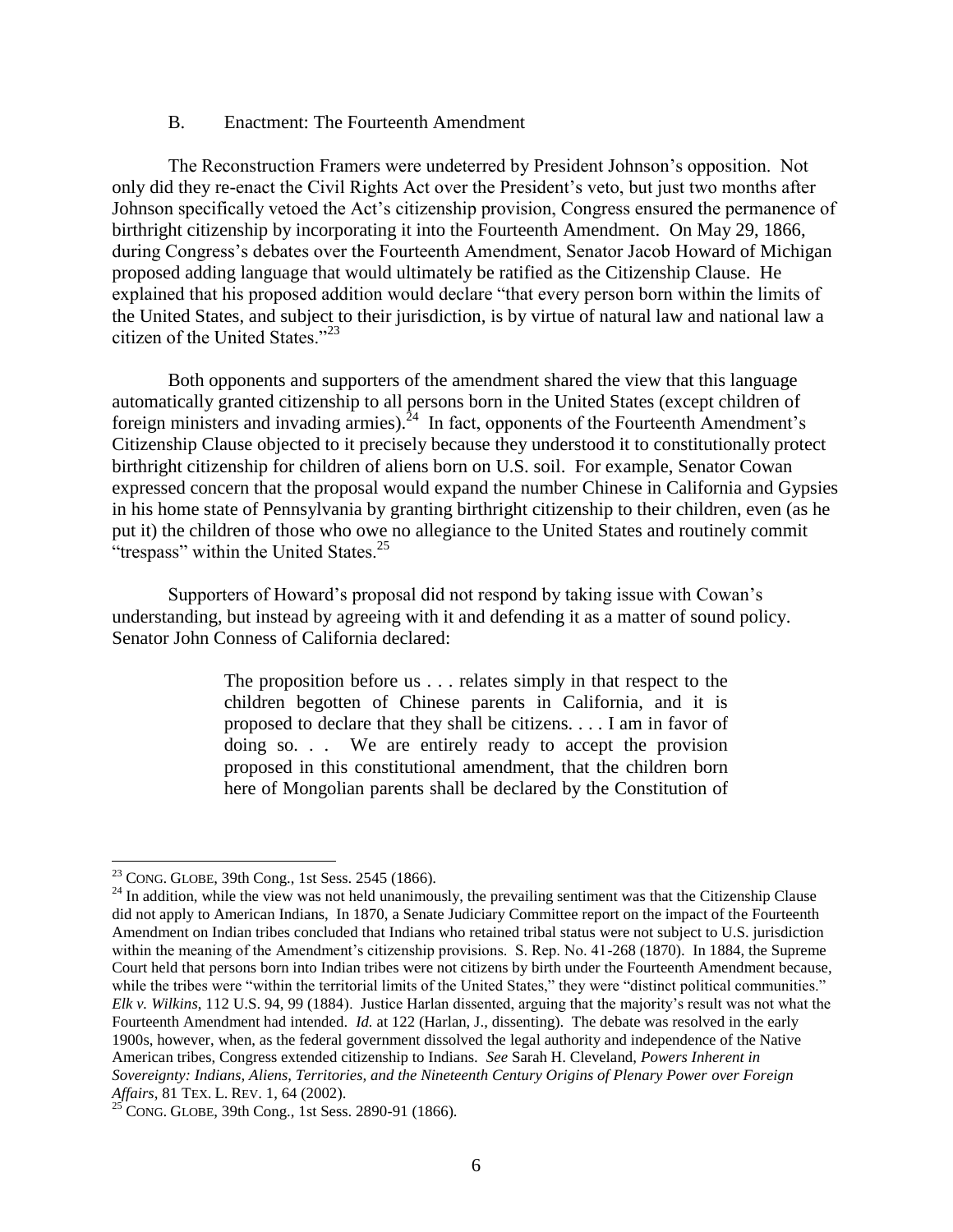the United States to be entitled to civil rights and to equal protection before the law with others.<sup>26</sup>

The legislative history of the Citizenship Clause demonstrates that the drafters of the Clause—and their political opponents—knew that the provision would grant automatic citizenship to persons born on U.S. soil regardless of their parents" race, national origin, or status. Whether the members of the Reconstruction Congress understood the Citizenship Clause to be a welcomed turn toward equality—and voted for it—or a worrisome invitation to foreign migrants—and voted against it—both sides agreed on the enacted Clause's meaning.

# III. The Principles of the Fourteenth Amendment

While the text and history and of the Citizenship Clause demonstrate the intent and effectuation of the Reconstruction Framers" desire to enshrine automatic birthright citizenship in the Constitution, the principles behind Reconstruction may be even more relevant to the current challenge to birthright citizenship.

Given the intensity of our national debate over immigration, it comes as little surprise that the special targets of the attacks on birthright citizenship are children of undocumented immigrants. Some observers contend that birthright citizenship provides a strong incentive to those outside our borders to enter the country illegally in order to give birth on U.S. soil and thereby secure automatic citizenship for their child. These undocumented aliens, the argument continues, often hope the United States will grant citizenship to them as well for the sake of the children. They argue that the Congress should pass legislation that prospectively denies citizenship to children of undocumented aliens.

At the time the Fourteenth Amendment was drafted, opinions on race and ethnicity were passionately held and forcefully debated. The *Dred Scott* decision—which was specifically overruled through the Citizenship Clause—demonstrates why the Reconstruction Framers drafted the Clause to place the class of persons eligible for citizenship beyond debate. Dissenting from the majority's opinion that, under its view of the Constitution, "citizenship at that time was perfectly understood to be confined to the white race,"<sup>27</sup> Justice Curtis noted the potential dangers if Congress were empowered to enact at will "what free persons, born within the several States, shall or shall not be citizens of the United States."<sup>28</sup> Curtis noted that if the Constitution did not fix limitations of discretion, Congress could "select classes of persons within the several States" who could alone be entitled to the privileges of citizenship, and, in so doing, turn the democratic republic into an oligarchy.<sup>29</sup>

Even on the floor of the U.S. Senate, xenophobic and racist sentiments were freely expressed and some senators sought to have these beliefs reflected in the citizenship laws. The Framers of the Fourteenth amendment wisely rejected these attempts, and created a Constitution

<sup>26</sup> CONG. GLOBE, 39th Cong., 1st Sess. 2891 (1866). *See generally* Ho, *supra* note 5, at 368-69 (discussing the Cowan-Conness exchange).

 $27$  60 U.S. (19 How.) 393, 419 (1856).

<sup>28</sup> *Id.* at 577-78.

 $^{29}$  *Id.*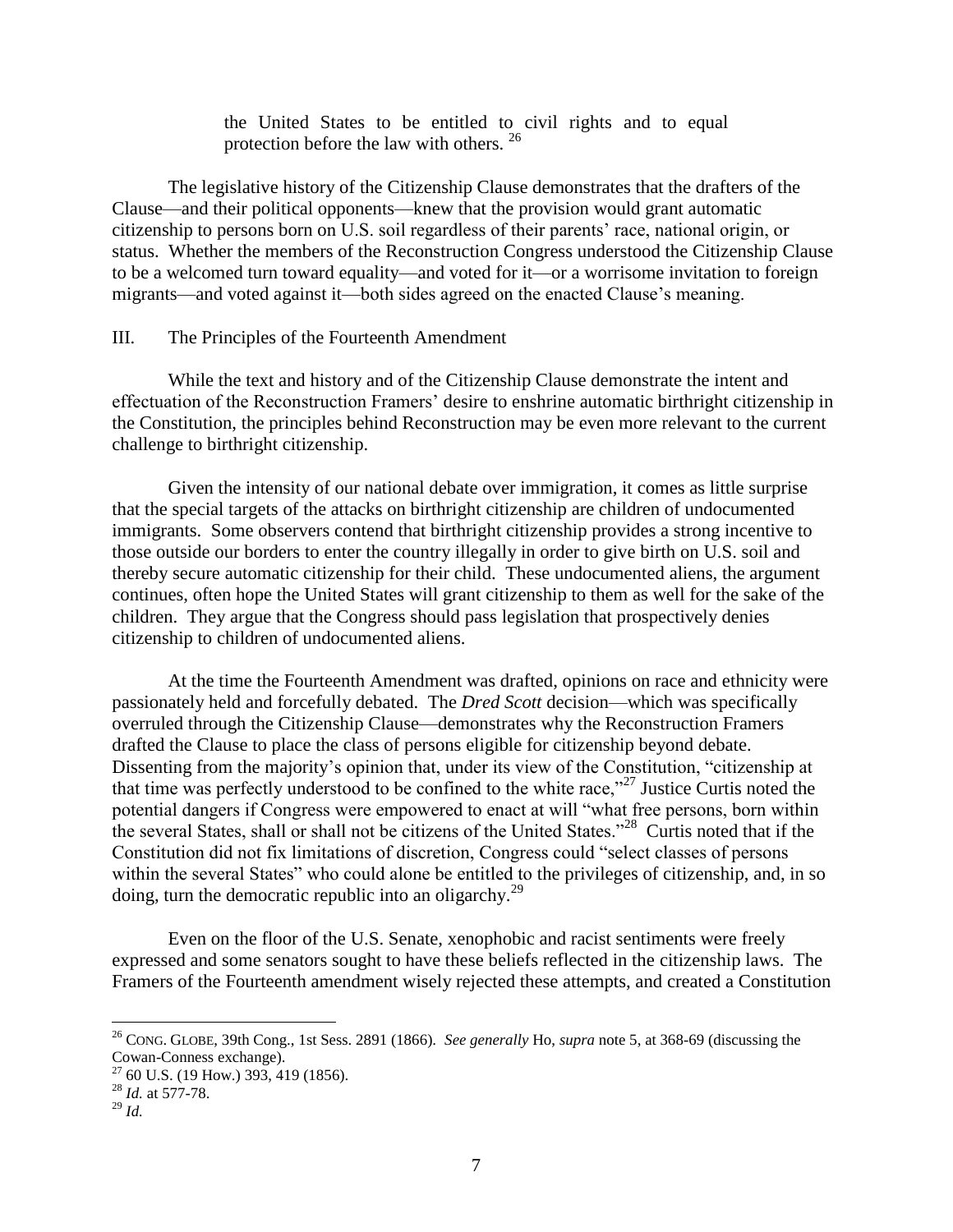that gave citizenship automatically to anyone, of any color or status, born within the United States. The provision of citizenship by birthright was constitutionalized to place the question of who should be a citizen beyond the mere consent of politicians and the sentiments of the day, and logically so.<sup>30</sup> After cataloguing the discriminatory enactments of the slaveholding states, it would have made no sense for the Reconstruction Framers to have made the citizenship of freed slaves open to easy revocation if these states regained legislative power.<sup>31</sup> Indeed, Senator Hotchkiss specifically raised this fear with respect to the Fourteenth Amendment, which was originally drafted simply to allow Congress to enforce the protections of the Constitution rather than to enumerate the specific rights and guarantees it eventually embodied. He noted the possibility that "rebel states" could gain power in the Congress and strip away the rights envisioned by the Reconstruction Framers, unless these rights were "secured by a constitutional amendment that legislation cannot override."<sup>32</sup> The wisdom of the Reconstruction Framers in placing the conditions of citizenship above majority action was confirmed when exclusionary immigration laws were passed just after the Fourteenth Amendment was ratified. Had the racial animus of the Chinese Exclusion Laws, passed in the  $1880s$ ,  $33$  been incorporated into the text of the Citizenship Clause, the amendment would be a source of shame rather than an emblem of equality.

The current, inflammatory invocation of "anchor babies" by opponents to birthright citizenship further confirms the good judgment of the Framers of the Fourteenth Amendment in placing the question of citizenship beyond "consent" of the political majority at any given point in time. Indeed, claims of which immigrants were "worthier" of citizenship than others were present at the time the Citizenship Clause was enacted. In his veto message, President Johnson objected to the discrimination made between "worthy" foreigners, who must go through certain naturalization procedures because of their "foreign birth," and conferring citizenship on "all persons of African descent, born within the extended limits of the United States" who Johnson  $\overline{a}$  did not feel were as prepared for the duties of a citizen.<sup>34</sup> The drafters of the Fourteenth Amendment rejected such distinctions, and instead provided us with a Constitution that guarantees equality and grants citizenship to all persons born in the United States, regardless of color, creed, or origin. The text of the Citizenship Clause grants automatic citizenship to all persons born on U.S. soil so that minority groups do not need to win a popular vote to enjoy the privileges and immunities of U.S. citizenship—they simply have to be born here.

 30 *See* 1 Joseph Story, COMMENTARIES ON THE CONSTITUTION OF THE UNITED STATES 653 (Thomas M. Cooley ed., 4th ed. 1873) (noting that the Fourteenth Amendment constitutionalized the conditions sufficient for citizenship because "the rights of a class of persons still suffering under a ban of prejudice could never be deemed entirely secure when at any moment it was within the power of an unfriendly majority in Congress to take them away by repealing the act which conferred them").

<sup>31</sup> *See* CONG. GLOBE, 39th Cong., 1st Sess. 474 (1866) (statement of Sen. Trumbull).

<sup>32</sup> CONG. GLOBE, 39th Cong., 1st Sess. 1095 (1866).

<sup>&</sup>lt;sup>33</sup> The first Chinese Exclusion Act, which, as the name suggests, singled out immigrants of Chinese origin, was passed in 1873. The anti-immigrant sentiment against the Chinese in the late nineteenth century is similar to the arguments made today against Latin American immigrants, both in terms of fears that the immigrant group would overtake the existing majority and perceived threats to labor (except for unwanted, menial jobs). *See* Charles J. McClain, Jr., *The Chinese Struggle for Civil Rights in Nineteenth Century America: The First Phase, 1850-1870*, 72 CAL. L. REV. 529, 535 (1984) (illustrating that as more Chinese arrived in the United States, resentment against them began to build).

<sup>34</sup> CONG. GLOBE, 39th Cong., 1st Sess. 1679 (1866).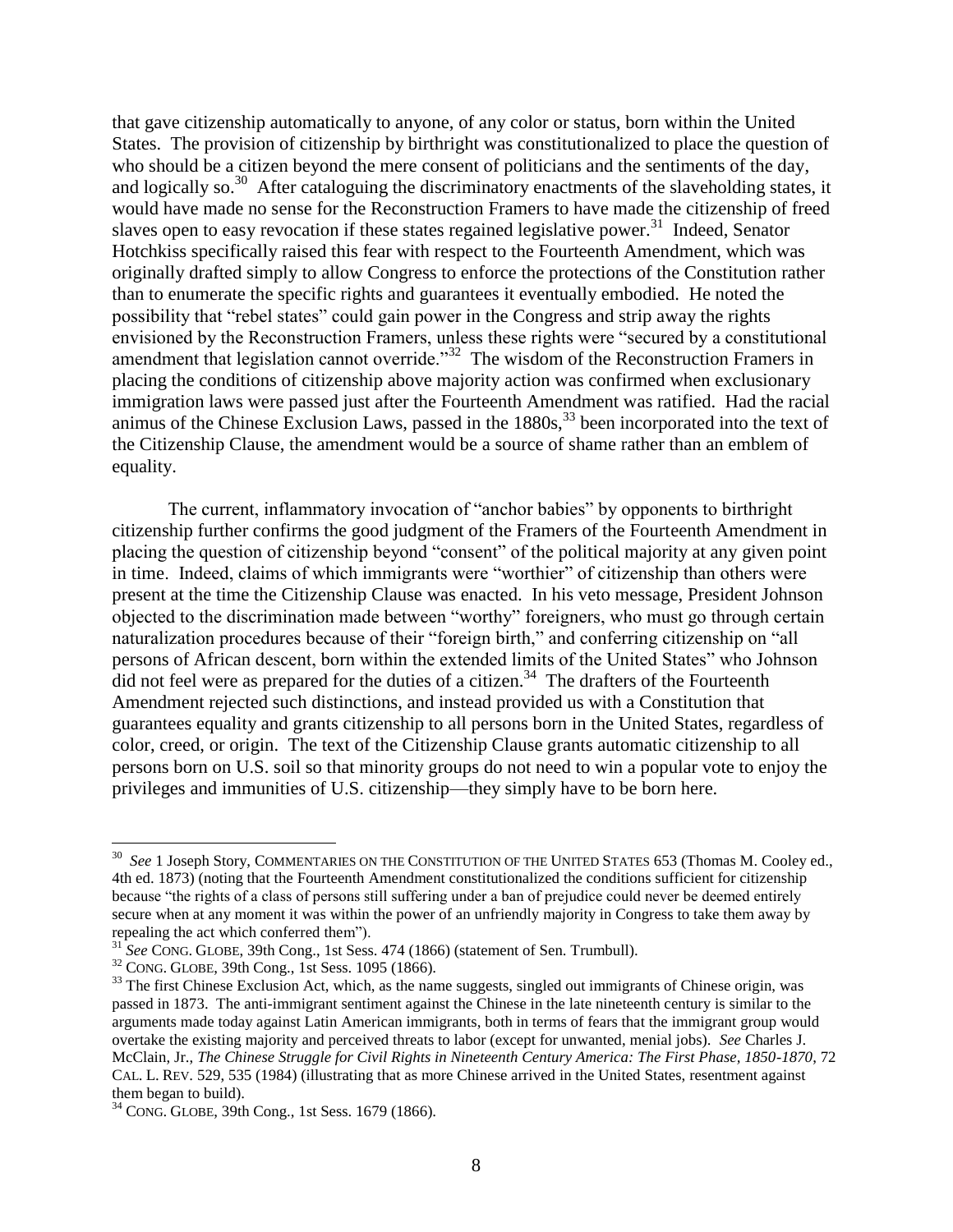#### IV. Debunking Modern Arguments Against Birthright Citizenship

Despite the strength of the argument—rooted in text, history, and long-standing Supreme Court precedent—that birthright citizenship applies to U.S.-born children regardless of the parents' immigration status, there is a growing audience for an argument that Congress may deny birthright citizenship to the children of undocumented aliens through legislation. Over the years, several bills and ballot initiatives have been proposed to accomplish exactly that.<sup>35</sup> Douglas Kmiec, a professor at Pepperdine University School of Law, and then an informal advisor to Governor Mitt Romney, reportedly concluded that there is a "better than plausible argument" that Congress may legislatively eliminate or adjust the practice of birthright citizenship.<sup>36</sup>

# A. The "Allegiance" Red Herring

.

The arguments for congressional authority to limit birthright citizenship are all reliant upon an expansive interpretation of the term "subject to the jurisdiction" of the United States. For example, some opponents of birthright citizenship dispute that the Citizenship Clause embodies the *jus soli* definition of citizenship and instead argue that it confers citizenship only to children of those who give their complete allegiance to the United States. Under this view, because citizens of foreign countries still owe "allegiance" to a foreign sovereign, children born on U.S. soil to non-U.S. citizen parents do not owe complete allegiance to the United States. This argument is misleading and based on flawed premises. To be sure, the congressional debates over the Citizenship Clause include occasional references to "allegiance," which some commentators use to argue that the Citizenship Clause protects only the children of those who owe complete and exclusive allegiance to the United States. But, even if "allegiance" were the defining characteristic of birthright citizenship, the Reconstruction Framers understood allegiance to spring from the place of one"s birth, not the citizenship status of one"s parents. The 1866 debates show that allegiance is not inconsistent with birthright citizenship, because a person "owes allegiance to the country of his birth, and that country owes him protection."<sup>37</sup> Similarly, one of the opinions from the *Dred Scott* decision, which was the backdrop against which the Citizenship Clause was drafted, acknowledged that "allegiance and citizenship spring from the place of birth."<sup>38</sup>

This understanding of allegiance deriving from one"s place of birth underscores the Reconstruction Framers focus on the *child* born within the United States, not the status of his parents. The text of the Citizenship Clause thus refers to "*[a]ll persons born* … within the United States" and not *all persons born of parents born* within the United States. The Reconstruction Framers expressly recognized this distinction: Senator Trumbull remarked that

 $\overline{\phantom{a}}$ 

<sup>35</sup> *E.g.*, James C. Ho, *Birthright Citizenship, the Fourteenth Amendment, and the Texas Legislature*, 12 TEX. REV. L. & POL. 161, 161 n.1 (2007) (citing examples).

<sup>36</sup> Teddy Davis, *Romney Weathers "Illegal Worker" Allegations*, ABC NEWS, Feb. 13, 2007, *available at* http://abcnews.go.com/Politics/Story?id=2873594&page=1).

<sup>37</sup> CONG. GLOBE, 39th Cong., 1st Sess. 570 (1866).

<sup>38</sup> *Dred Scott v. Sandford*, 60 U.S. (19 How.) 393, 586 (1856) (Curtis, J., dissenting) (explaining his belief that, because the Constitution did not provide the federal government with the power to determine which native-born inhabitants were citizens, this power was retained by the States, which could enact their own citizenship rules with regard to persons born on that State's soil).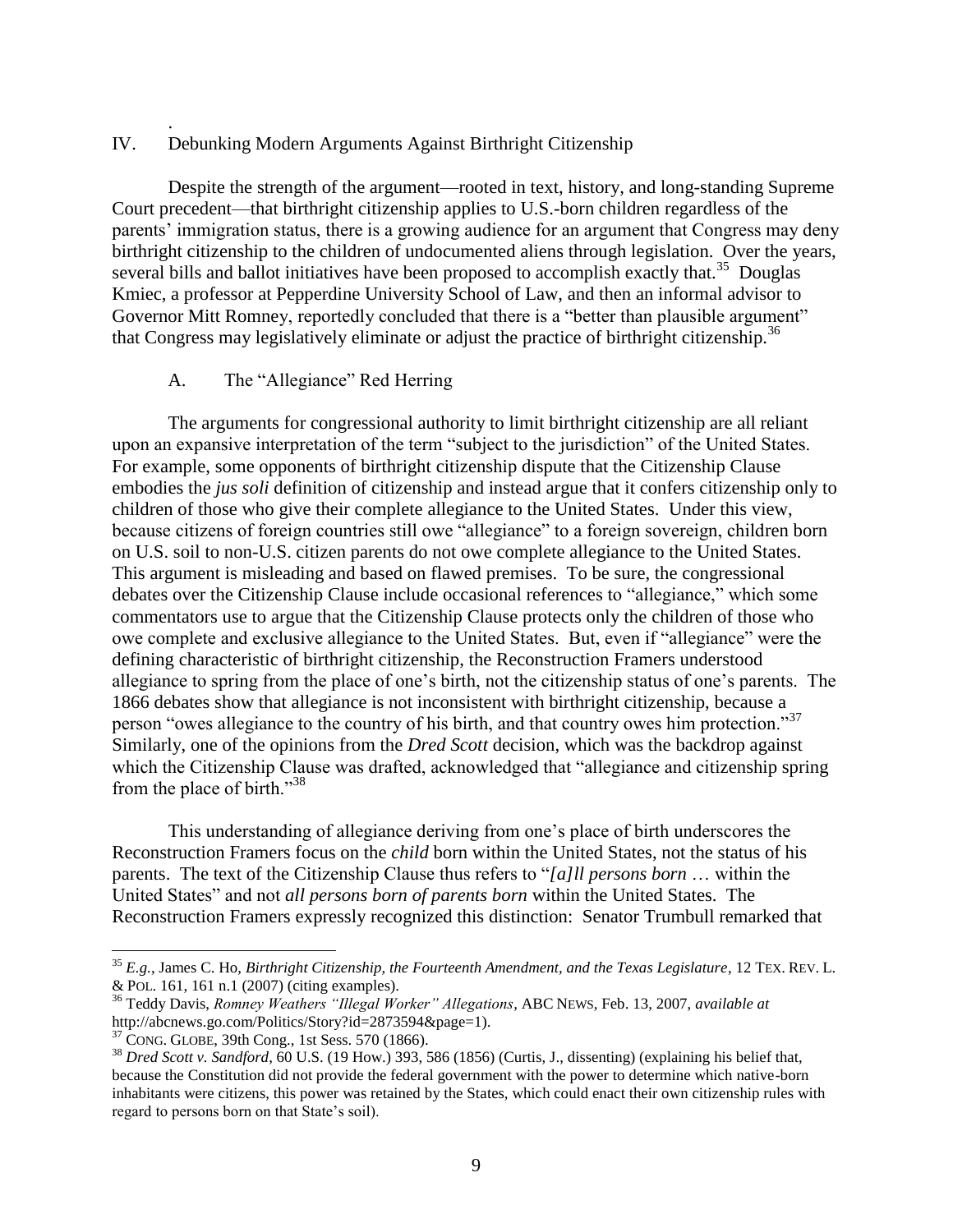"the infant child of a foreigner born in this land is a citizen of the United States long before his father."<sup>39</sup> Some even acknowledged that birthright citizenship could encourage immigration, noting that the civil rights bill was "not made for any class or creed, or race or color, but in the great future that awaits us will, if it become a law, protect every citizen, including the millions of people of foreign birth who will flock to our shores to become citizens and to find here a land of liberty and law." $40$ 

Case law from the period confirms this view. The case of *Lynch v. Clarke*, cited in the 1866 debates,<sup>41</sup> stated that "children born here are citizens without any regard to the political condition or allegiance of their parents."<sup>42</sup> The court held that "every person born within the dominions and allegiance of the United States, *whatever were the situation of his parents*, is a natural born citizen.<sup>743</sup> Ten years after the *Lynch* case, the then-Secretary of State Marcy wrote in a letter opinion that "every person born in the United States must be considered a citizen of the United States, notwithstanding one or both of his parents may have been alien at the time of his birth."<sup>44</sup> Thus, even if the relevant measure of citizenship were "allegiance" rather than birth within the territory of the United States, birthright citizenship would still be the constitutional rule.

# B. Excepting Foreign Diplomats Is Not The Same As Excepting All Foreigners

Opponents of birthright citizenship also cite a statement by Senator Howard, who introduced the language of the Citizenship Clause, that the amendment would "not, of course, include persons born in the United States who are foreigners, aliens, who belong to the families of ambassadors or foreign ministers accredited to the Government of the United States, but will include every other class of persons."<sup>45</sup> But if Howard was intending to list several categories of excluded persons (*e.g.*, foreigners, aliens or families of diplomats) he could have said so. The language he used strongly suggests he was describing a single excluded class, limited to families of diplomats.

This interpretation of the Reconstruction Framers' views on the classes of persons excluded from birthright citizenship is clarified by a statement made just six days prior to Senator Howard"s introduction of the Citizenship Clause. In an exchange on the Senate floor, Senator Wade acknowledged a colleague's suggestion that some persons born on U.S. soil might not be automatically granted citizenship, stating "I know that is so in one instance, in the case of the children of foreign ministers who reside "near" the United States, in the diplomatic language."<sup>46</sup> He went on to explain that children of foreign ministers were exempt not because of an "allegiance" or consent reason, but because there is a legal fiction that they do not actually

 $39$  CONG. GLOBE, 39th Cong., 1st Sess. 1757 (1866).

<sup>40</sup> CONG. GLOBE, 39th Cong., 1st Sess. 1833 (1866).

<sup>41</sup> CONG. GLOBE, 39th Cong., 1st Sess. 1832 (1866).

<sup>42</sup> 1 Sand. Ch. 583 (N.Y. Ch. 1844).

<sup>&</sup>lt;sup>43</sup> *Id.* at 663 (emphasis added).

<sup>44</sup> Letter from March 1854.

<sup>45</sup> CONG. GLOBE, 39th Cong., 1st Sess. 2545 (1866).

<sup>46</sup> CONG. GLOBE, 39th Cong., 1st Sess. 2769 (1866).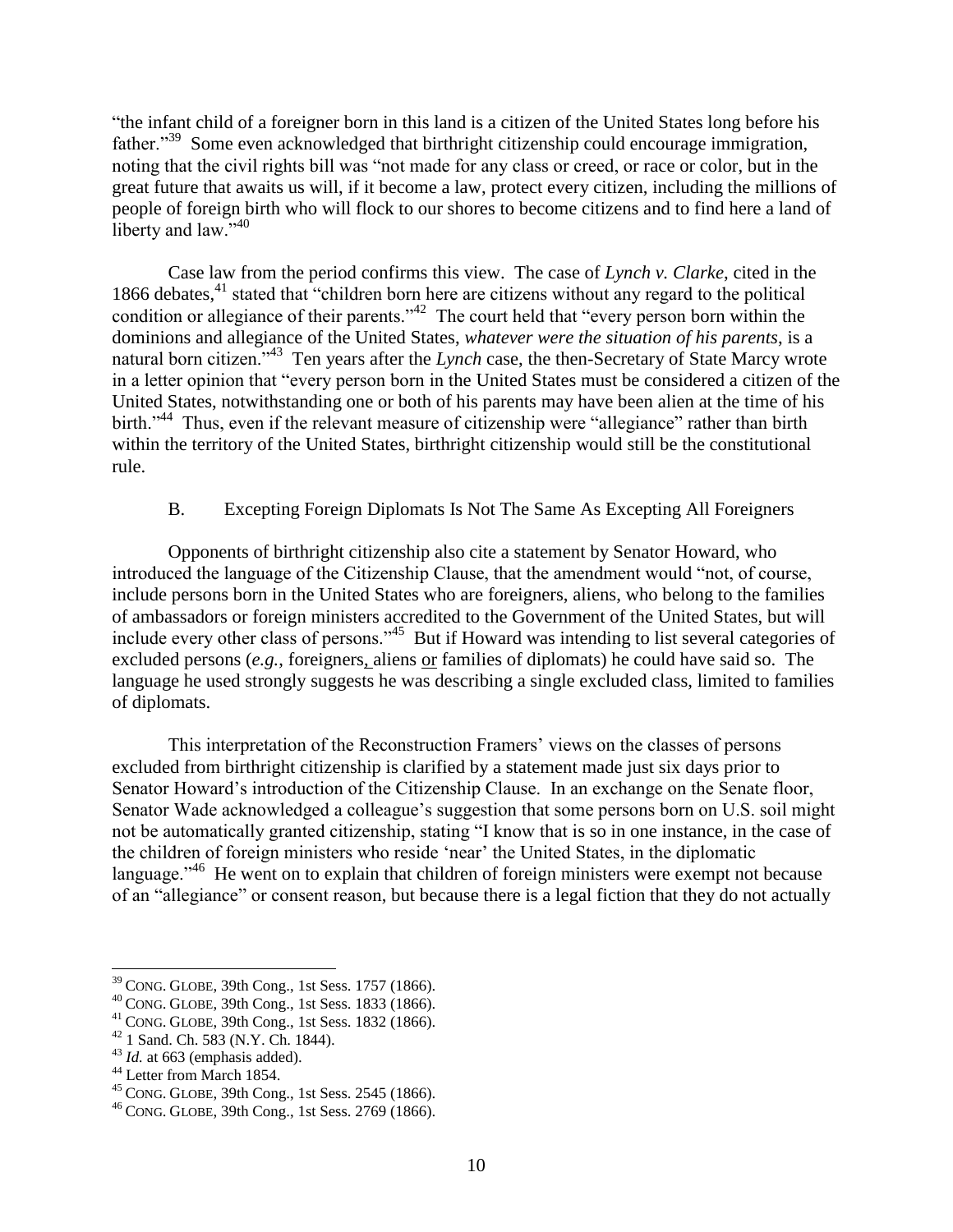reside on U.S. soil: "By a fiction of law such persons are not supposed to be residing here, and under that fiction of law their children would not be citizens of the United States." $47$ 

In light of the legislative history described above, it is highly unlikely that Senator Howard"s comment regarding foreign diplomats means what opponents to birthright citizenship claim. A single comment plucked out of context should not be used to sweep aside the overwhelming text, history, and principles that point to the opposite conclusion.

# C. The Misguided "Consent" Theory

Finally, in a modification of the "allegiance" argument, some opponents of birthright citizenship contend that the phrase "subject to the jurisdiction thereof" was originally understood, and is best read, as incorporating into the Fourteenth Amendment a theory of citizenship based on mutual consent, which would exclude children of parents present in the United States illegally (because the United States has not "consented" to their presence). Not only does this consent theory require an impossibly distorted reading of the text of the Citizenship Clause, it is directly contrary to the principles of the Fourteenth Amendment. "Subject to the jurisdiction of" the United States is not the same as "subject to the consent of" the United States Congress. Rather than implying governmental consent, the term "jurisdiction" generally refers to legal authority or control, and the phrase "subject to the jurisdiction thereof" most naturally refers to anyone within the territory of a sovereign and obliged to obey that authority. <sup>48</sup>

If the Reconstruction Framers truly intended to allow Congress to grant or withdraw its consent to citizenship for certain children born on U.S. soil, the actual wording of the Fourteenth Amendment was an exceedingly odd way of rendering it. If those who drafted and ratified the amendment wanted to leave the matter within the control and consent of the national legislature, as opponents of birthright citizenship contend, it would have been far more sensible to draft and ratify an amendment that expressly authorized Congress to establish citizenship requirements for those born on U.S. soil, rather than expressly conferring citizenship on all persons born in the United States and subject to the jurisdiction thereof. Or, if the Citizenship Clause was intended to confer citizenship according to the citizenship status or "allegiance" of a child"s parents, the Reconstruction Framers could have focused on conditions to be met by the parents, instead of specifying conditions sufficient for a child to automatically be granted citizenship. But the drafters of the Citizenship Clause were not poor wordsmiths and they chose to do none of those things. Instead, they devised a rule that is elegantly simple and intentionally fixed.

 $\overline{\phantom{a}}$ <sup>47</sup> *Id.*

<sup>&</sup>lt;sup>48</sup> *E.g.*, WEBSTER'S ENCYCLOPEDIC UNABRIDGED DICTIONARY 1039 (1996) (defining "jurisdiction" as "the right, power, or authority to administer justice by hearing and determining controversies" and, more broadly, as "power; authority; control"). *See also Downes v. Bidwell*, 182 U.S. 244 (1901) (concluding that the phrase "subject to the jurisdiction" embraces U.S. territories); *United States v. Bevans*, 3 Wheat. 336, 386 (1818) (Marshall, C.J.) ("the jurisdiction of a State is coextensive with its territory."); Alan Tauber, *The Empire Forgotten: The Application of the Bill of Rights to U.S. Territories*, 57 CASE WESTERN RES. L. REV. 147, 160 (2006) (suggesting "subject to the jurisdiction" refers to areas under U.S. military control, particularly in view of the condition of the southern States after the end of the Civil War).